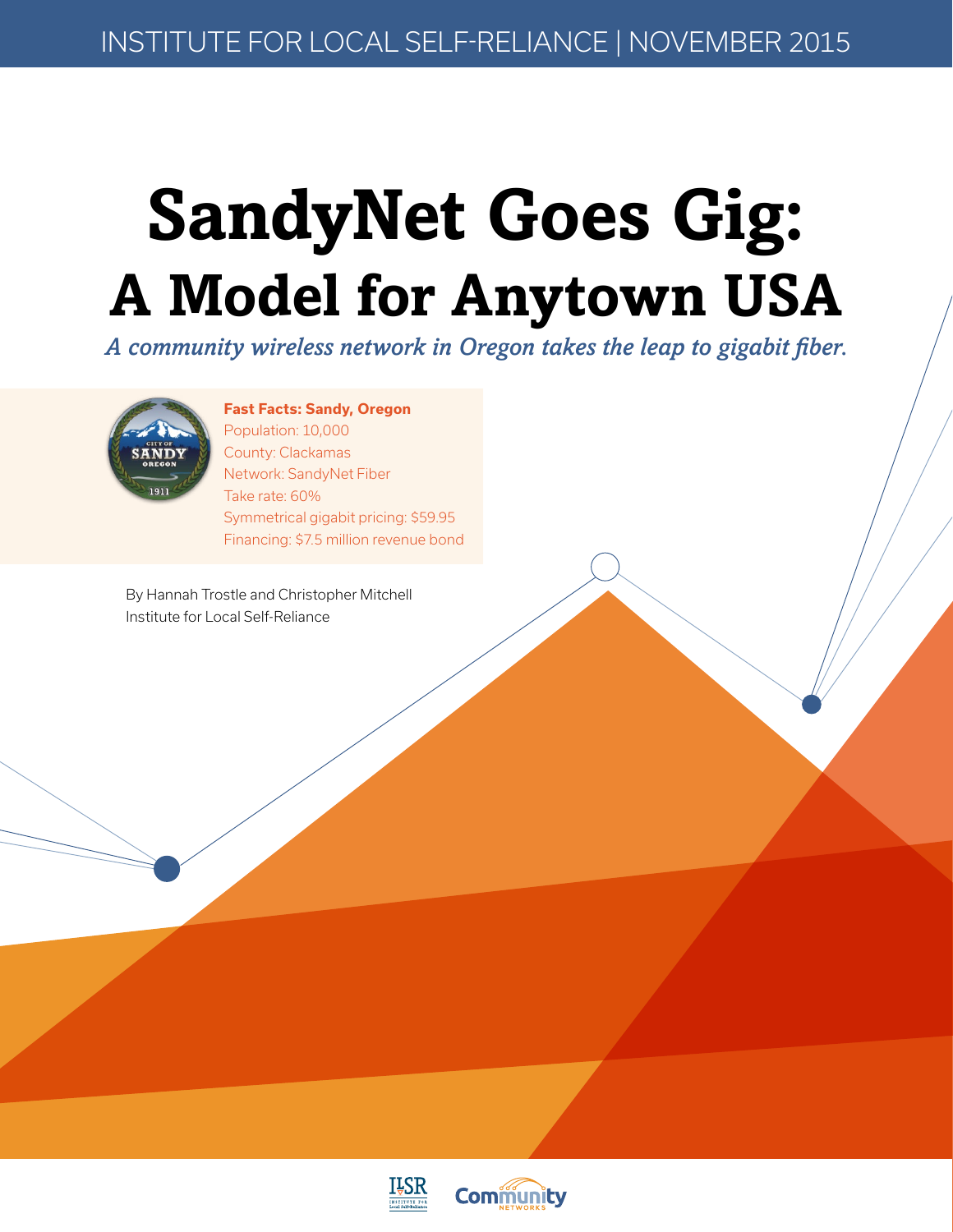Many of the most beautiful communities in the United States are in remote areas where incumbent cable and telephone companies have decided not to offer modern, high-quality Internet connectivity. Sandy, Ore., is one of them. Some 10,000 people live there among the lush green forests and beautiful vistas of the "Gateway to Mount Hood," 25 miles east of Portland. But Sandy decided to build its own gigabit fiber optic system and now has one of the most advanced, affordable networks in the nation.

Sandy joined nearly 100 other local governments that have built municipal fiber-to-the-home networks to give residents and businesses access to world-class Internet connections. However, the overwhelming majority of municipal fiber networks were built by local governments that already owned their local electrical grids. As Sandy does not have a municipal electric utility, it pioneered a low-risk incremental strategy to build its telecommunications utility, SandyNet.

The city started by reselling DSL and building a modest wireless network. Now it offers symmetrical speeds of 100 Mbps for \$39.95 or 1 Gbps for \$59.95. Sandy's experience offers lessons for local governments across the country.

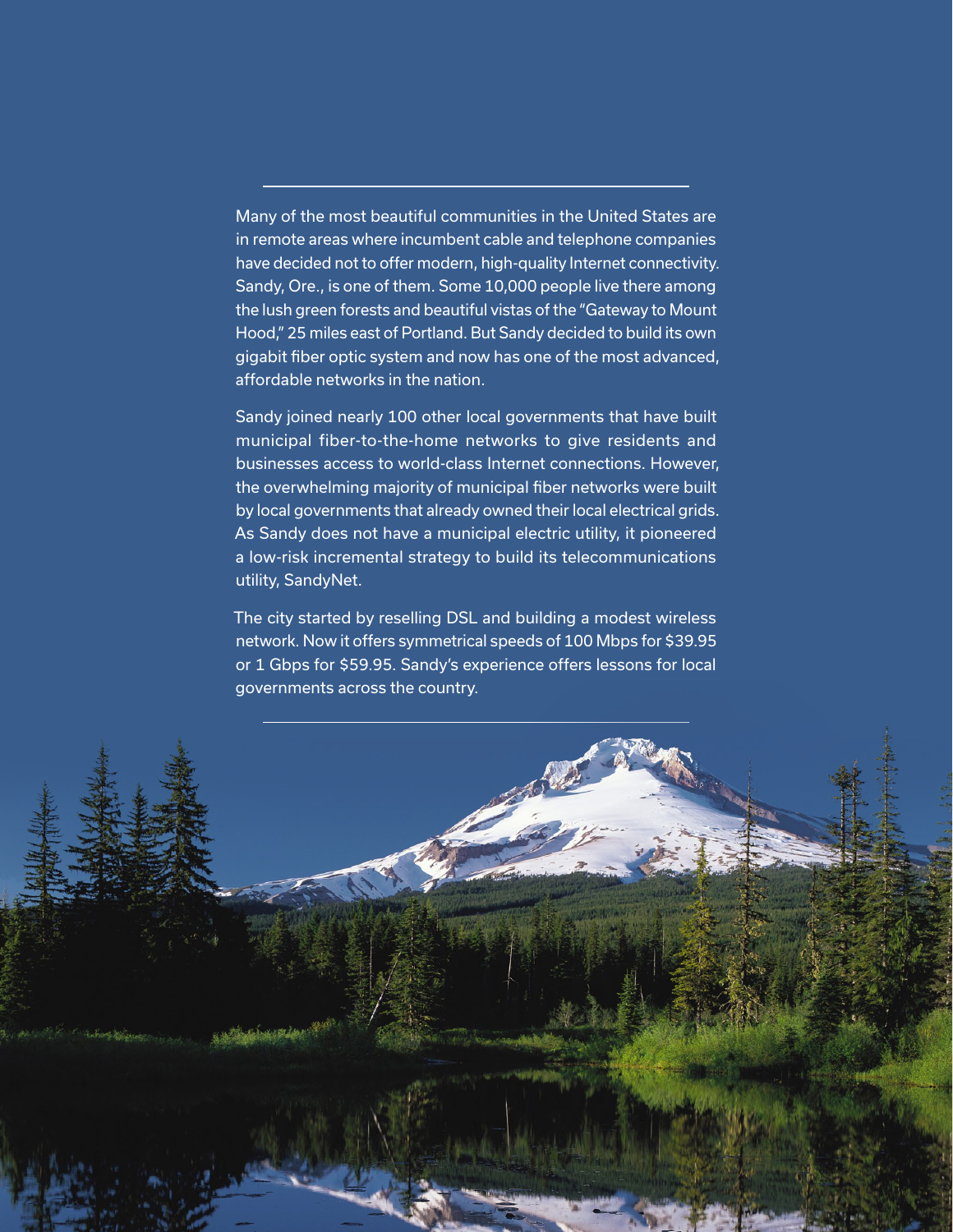# Origins of SandyNet

**"***...So we were going to get 10 times faster than what we could have gotten before for a fraction of the cost. It was a no-brainer. It was a win for us.***"** In 2001, when the local telephone company couldn't provide a DSL<br>connection to city hall, city officials began to worry about broadband n 2001, when the local telephone company couldn't provide a DSL availability for local businesses and residents. To get the connectivity it needed to perform basic government functions, Sandy formed its own municipal Internet utility. The city began providing DSL to residents and businesses over the phone company's infrastructure before beginning to invest in a wireless system that would ultimately stretch across and beyond city limits. In 2003, it named the Internet utility SandyNet.

City government eventually came to the conclusion that the citywide Wi-Fi network was insufficiently reliable and could not provide the high-capacity connections that were already becoming necessary in 2008. While investigating a fiber network option to connect the five municipal buildings, it realized the route for the fiber should go through the downtown corridor.

Recognizing the economic development potential of a fiber network, city leaders developed a plan to provide fast, affordable, reliable broadband to businesses via municipal fiber. By 2012, most of the larger companies in the downtown area connected to the network. According to Joel Brache, program manager at AEC Inc., which produces technical manuals for the aerospace industry, the decision to switch to SandyNet was an easy one:

"I think at that time it was a 100 Mbps connection for probably an eighth of the cost of what we were getting [from the prior service provider]. So we were going to get 10 times faster than what we could have gotten before for a fraction of the cost. It was a no-brainer. It was a win for us."

AEC Inc. uses high-speed Internet access to communicate better with its facilities and offices around the world. It serves global companies such as Lufthansa Technik, LifePort, and BizJet International.

In 2010, after Google announced its Google Fiber contest, city officials held a "Why Wait For Google?" contest, inviting residents to demonstrate demand for fiber to the home. They intended to build an FTTH pilot project in the neighborhood with the highest response rate. However, the contest demonstrated strong demand everywhere in the city. After comparing the cost of the pilot project with the level of demand, the city decided to pursue a citywide fiber network.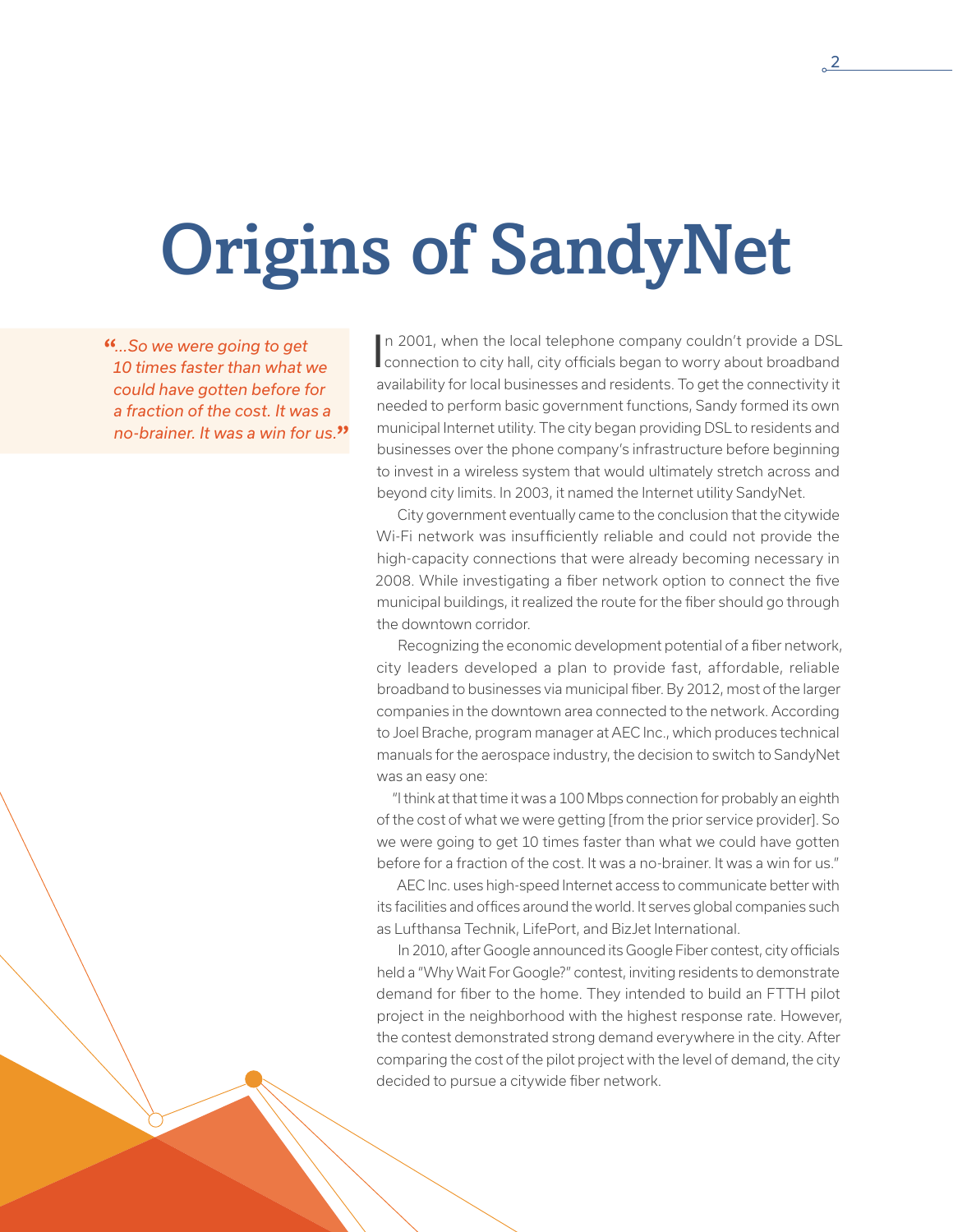## Building the Citywide Fiber Network

*Revenue bonds are a common way to finance municipal fiber networks because the revenue to repay the debt is generated by those who chose to subscribe.*

 $\bigcap$  andyNet uses its net income to improve equipment, fund capital Investments and service debt. Unlike some cities, such as Santa Monica, Calif., that retained earnings from early fiber buildout phases to help pay for subsequent phases, Sandy needed to find a means of financing its full citywide build. However, using an incremental approach was still valuable because it allowed Sandy to develop the expertise it needed to offer fiber services citywide despite not already having a municipal electric utility.

Sandy has a particularly sharp IT director in Joe Knapp—a reminder that the success of projects like this one can turn on the staff in charge. Knapp is not only well-qualified but also motivated by the idea of building something that will "impact this city for the next 30, 40, 50 years."

He adds, "When I started with the city, we had about 175 customers on our wireless system with some DSL. To take it from that and grow it into a citywide network with over 1,500 customers now and building a fiber network that is going to have 2,000-plus subscribers at the end of the day was just intrinsically motivating for me. I just wanted to do it. … It's different from working for a large telephone company or any communications company in the sense that you have your hands in a lot of different areas that you maybe would be more siloed in, in a larger company."

Sandy first sought a public-private partnership, but the original potential partner changed hands in the midst of negotiations, and the two parties were unable to come to mutually agreeable terms. However, as the city again examined its options, it developed a plan to finance the network itself and build it with a contractor experienced in fiber networks.

In December 2013, SandyNet contracted with OFS to deploy the fiber, and the Sandy City Council issued revenue bonds of \$7.5 million in February 2014 to cover the construction costs. Revenue bonds are a common way to finance municipal fiber networks because the revenue to repay the debt is generated by those who chose to subscribe.

Sandy has high praise for OFS. As Knapp explains its role, "OFS has been a great partner for us. They really handled the entire design of the network, and we've really leaned on their expertise for how things should be laid out, how to do the home connections. They pretty much handle all that. The [input] that we've had was in more overarching design decisions.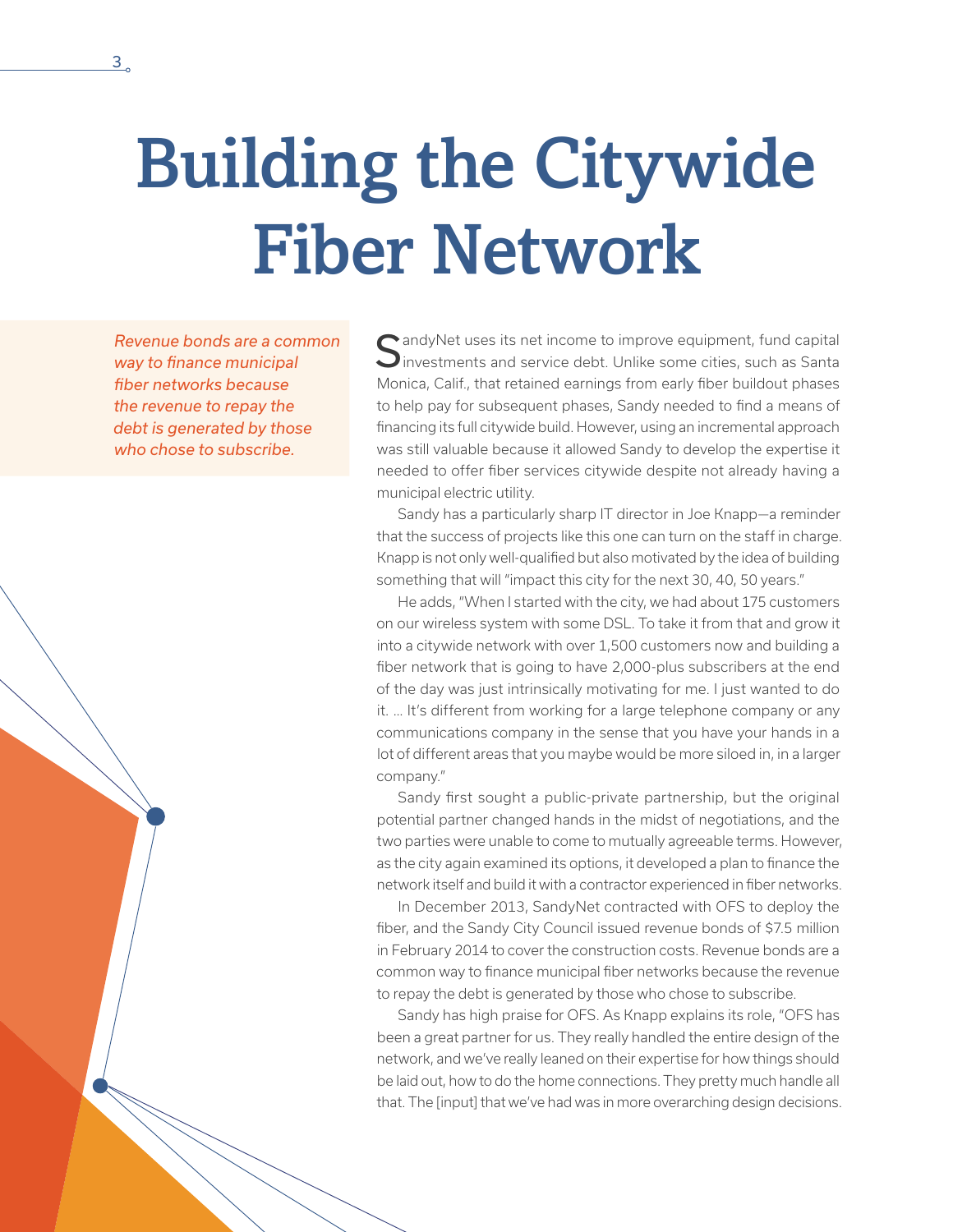*SandyNet calculated that the network would need a 35 percent take rate to pay off the bond. Even before finishing the network, SandyNet has achieved a take rate of 60 percent, almost double what it requires.*

'Do you want a distributed split network or you want a consolidated split network? Here's the cost impact of that. Do you want this type of fiber or that type of fiber? Here's the cost impact of that.'"

Knapp recalls that Seth Atkinson, then the city finance director and now the city manager, did extensive spreadsheet modeling of budgets over the next 10 to 20 years to test assumptions before committing to the project. SandyNet calculated that the network would need a 35 percent take rate to pay off the bond. Even before finishing the network, SandyNet has achieved a take rate of 60 percent, almost double what it requires.

The network construction was finished in the fall of 2015. The network was built to serve those in the city limits but it is possible SandyNet may be extended to those living nearby in the future. However, there is currently no timetable for such an investment. Some of the wireless network is being retired, with its customers having been migrated to the fiber.

Building a great local fiber network is one thing, but finding highcapacity, reliable, affordable connections to the rest of the Internet can be a challenge outside major metropolitan areas. Fortunately, Sandy is located in Clackamas County, which had built a middle-mile fiber ring, using a broadband stimulus grant, to connect area community anchor institutions. The county needed some conduit and space in Sandy's data center. In exchange, it gave the city dark fiber into Portland's Northwest Access Exchange, where the city now interconnects for access to the wider Internet.

Sandy City Council President Jeremy Pietzold, an elected official with a deeply technical background, has long been a strong supporter of the project. While attending the 2015 Broadband Communities Summit in Austin, he bumped into an engineer from Google who noted that Google is watching Sandy. Pietzold was surprised enough to clarify, "Sandy, Oregon?" Sure enough, Sandy's success is attracting attention.

*Building a great local fiber network is one thing, but finding high-capacity, reliable, affordable connections to the rest of the Internet can be a challenge outside major metropolitan areas. Fortunately, Sandy is located in Clackamas County, which had built a middle-mile fiber ring, using a broadband stimulus grant, to connect area community anchor institutions.*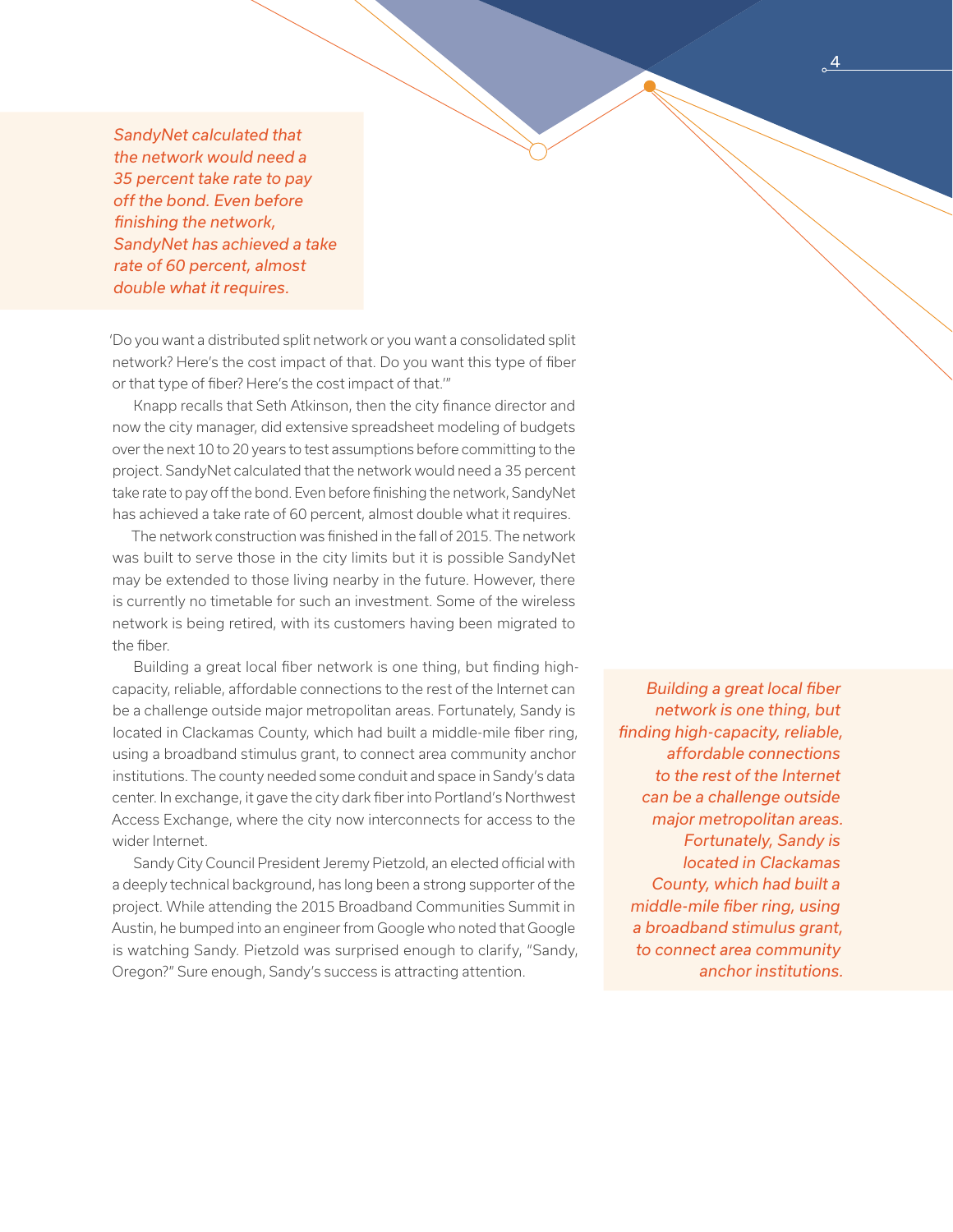## Benefits of SandyNet

**"***It's not something you'd get from your local Qwest, or your local Comcast. That's not something you see, typically.***"**

The internal cost savings of the fiber network have been substantial. For<br>instance, the city replaced its aging phone systems with VoIP. Other savings, however, are less obvious. Sandy police officers now use the high-speed connections to deliver grand jury testimony. What would have taken added fuel costs and extra time to travel to the grand jury location many miles away now takes only an hour at the local police station.

Having reliable, affordable, high-speed Internet gives people greater opportunities to work from home. This has even changed the real estate market in Sandy. Kyle Ball, principal broker for Mal & Seitz Real Estate, explains:

"Being in real estate, I encounter a lot of people who have very specific Internet needs—people who do work from home, primarily. And in the outskirts of Sandy, where Internet is not as available, that's a big concern for a lot of people. And some people even choose to live closer to town because of it."

Residential speeds are symmetrical, with two tiers available—100 Mbps for \$39.95 and 1 Gbps for \$59.95, with no caps or contracts. Phone services can be bundled with Internet access, but digital TV packages are still being negotiated.

Incumbent providers have shown little reaction to SandyNet's citywide fiber program. Frontier and Wave Broadband have been offering DSL and cable respectively in Sandy for many years, but they have done little to improve their services. Instead, they have lowered their promotional rates, which has done little to dampen enthusiasm for the new fiber network. But now, Sandy residents have options.

For many businesses, the fast speeds and responsive customer service of SandyNet are essential. The car dealership Suburban Chevrolet depended on SandyNet even before fiber was available. For selling parts, looking up customer information or upgrading vehicle software, the dealership needs Internet connectivity. When it deployed the original wireless network, the city partnered with the dealership to gain access to its roof. According to service manager Ron King, SandyNet and the dealership have maintained a good partnership:

"Quite honestly, that was a win-win for everybody. It worked well for us, and it was good for the city, and then we were able to transition into the fiber optics. … I know we are close with the people at SandyNet, I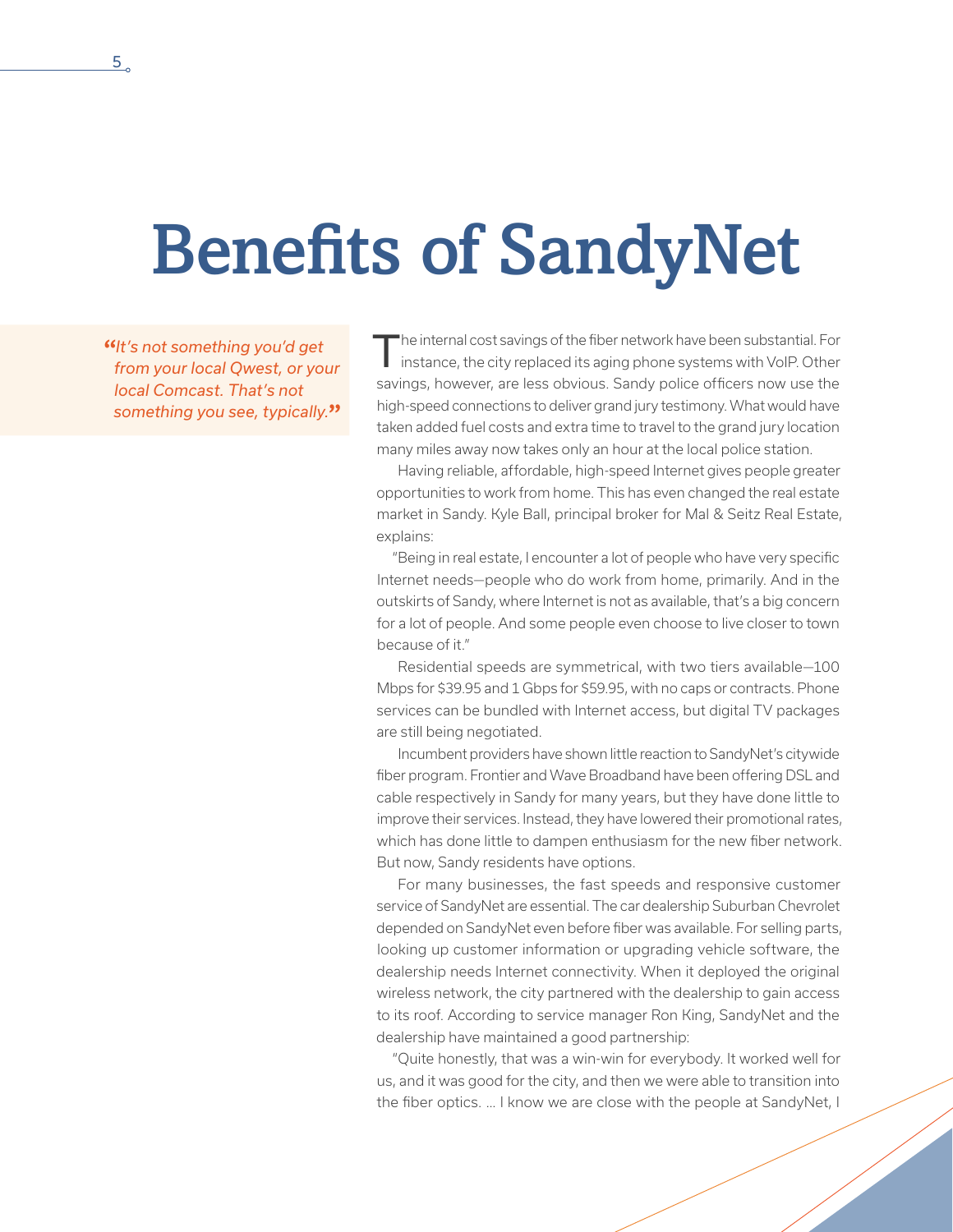*Residential speeds are symmetrical, with two tiers available—100 Mbps for \$39.95 and 1 Gbps for \$59.95, with no caps or contracts.*

know they bring their vehicles in here for service, so it's good to have those close relationships. It's not something you'd get from your local Qwest, or your local Comcast. That's not something you see, typically."

More businesses will soon experience the same level of service and reliability the car dealership has long enjoyed. Sandy is using an urban renewal district (often called a tax increment financing, or TIF, district) to add a business fiber loop to the almost-completed network. Until recently, individual businesses paid to connect to the fiber network because utilities in the downtown area were underground and each new fiber path required significant construction. However, businesses that take advantage of the network expansion during this window enabled by some \$650,000 in funds from the urban renewal district will have no connection fee and will be able to take advantage of the new business rates from SandyNet.

The city will use the urban renewal district funds to connect businesses and offer commercial services at prices seen nowhere else in the country: \$39.95 for 100Mbps and \$59.95 for 1 Gig, the same service at the same price points as for residential service. The usual \$350 install fee will be waived for businesses previously connected to the wireless network. If a business wants a dedicated line, pricing will still be on a case-bycase basis.

SandyNet is succeeding in its goal of offering ultra-high speeds at affordable prices for both homes and businesses. Its incremental strategy offers lessons for any other community that wants to ensure its residents and businesses have a real choice in modern, affordable connectivity.

*The city will use the urban renewal district funds to connect businesses and offer commercial services at prices seen nowhere else in the country*